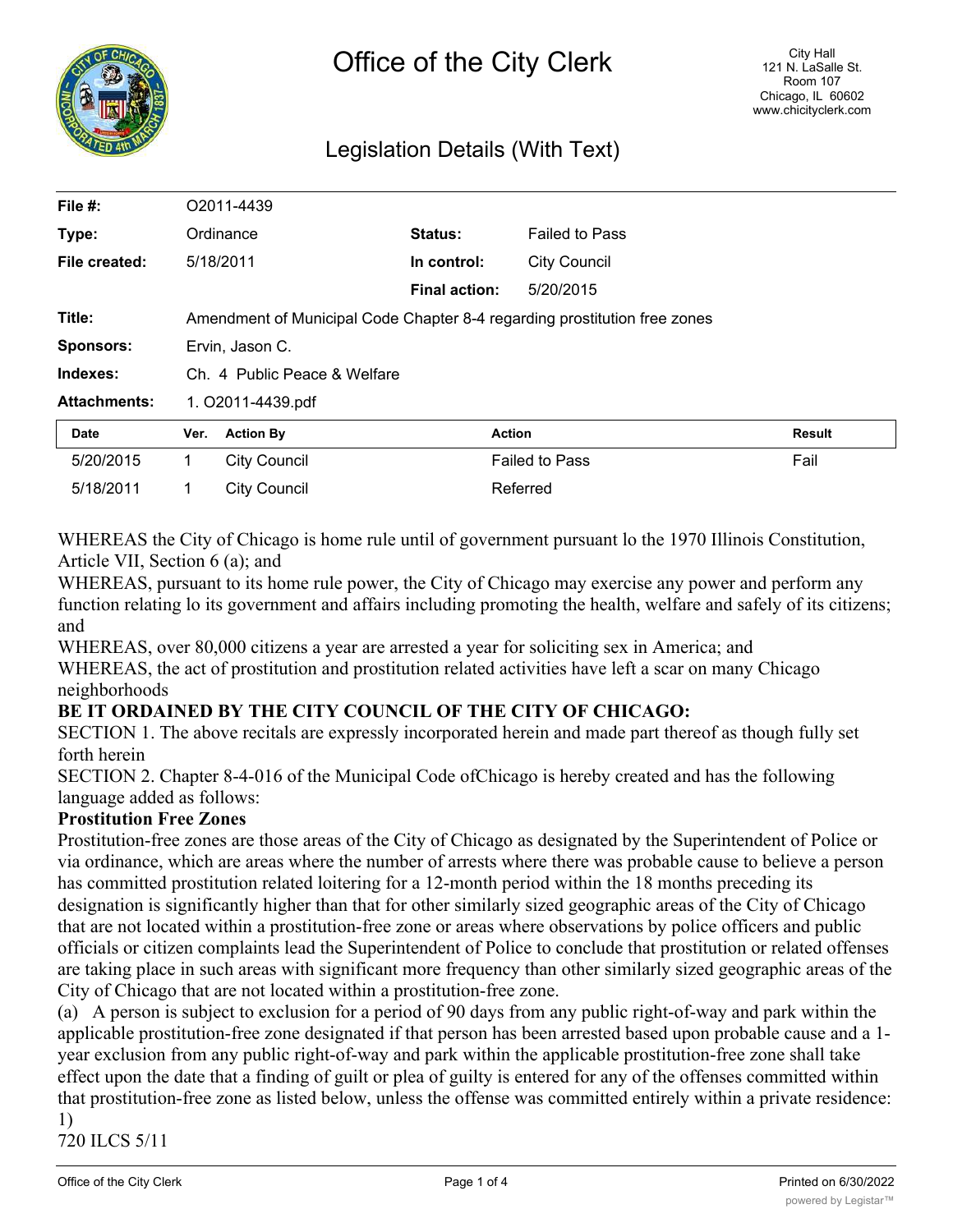9.1 Sexual exploitation of a child.

#### **2)**

720 ILCS 5/11

9.2 Custodial sexual misconduct.

**3)**

720 ILCS 5/11

14 Prostitution.

## **4)**

720 ILCS 5/11

14.1 Solicitation of a sexual act.

5) 720 ILCS 5/11-14.2 First offender; felony prostitution.

6) 720 ILCS 5/11-15 Soliciting for a prostitute.

7) 720 ILCS 5/11-15.1 Soliciting for a minor engaged in prostitution.

8) 720 ILCS 5/11-16 Pandering.

9) 720 ILCS 5/11-17 Keeping a Place of Prostitution.

10) 720 ILCS 5/11-17.1 Keeping a Place of Juvenile Prostitution.

11) 720 ILCS 5/11-18 Patronizing a prostitute.

12) 720 ILCS 5/11-18.1 Patronizing a minor engaged in prostitution.

13) 720 ILCS 5/11-19 Pimping.

14) 720 ILCS 5/11-19.1 Juvenile Pimping and aggravated juvenile pimping.

15) 720 ILCS 5/11-19.2 Exploitation of a child.

16) 720 ILCS 5/11-20 Obscenity.

17) 720 ILCS 5/11-20.1 Child pornography.

18) 720 ILCS 5/11-20.3 Aggravated child pornography.

19) 720 ILCS 5/11-25 Grooming.

20) 720 ILCS 5/11-26 Traveling to meet a minor.

21) Attempts to commit any of the above offenses.

Areas designated:

(1) The superintendent of police shall by written directive designate areas of

the city in which enforcement of this section is necessary because the areas are frequently associated with prostitution-related loitering. Prior to making a determination under this subsection, the superintendent shall consult as he or she deems appropriate with persons who are knowledgeable about the effects of prostitutionrelated activity in areas in which the ordinance may be enforced. Such persons may include, but need not be limited to, members of the department of police with special

training or experience related to prostitution-related activity; other personnel of that department with particular knowledge of prostitution-related activities in the proposed designated area; elected and appointed officials of the area; community- based organizations; and participants in the Chicago Alternative Policing Strategy who are familiar with the area. The superintendent shall develop and implement procedures for the periodic review and update of designations made under this subsection. The designation shall be valid for a period of three years.

(2) Via ordinance. The designation shall be valid for a period of three years.

(c) As used in this section:

(1) Public place means the public way and any other location open to the public, whether publicly or privately owned.

(d) Any person who is found to be in violation of this ordinance is subject to a fine of not less than \$250.00 and not more than \$500.00 for each offense, and imprisonment for not less than seven (7) days but not more than six months for each offense. A second offense shall be punishable by a mandatory minimum sentence of not less than 30 days imprisonment. A third or subsequent offense shall be punishable by a mandatory minimum sentence of not less than 60 days imprisonment.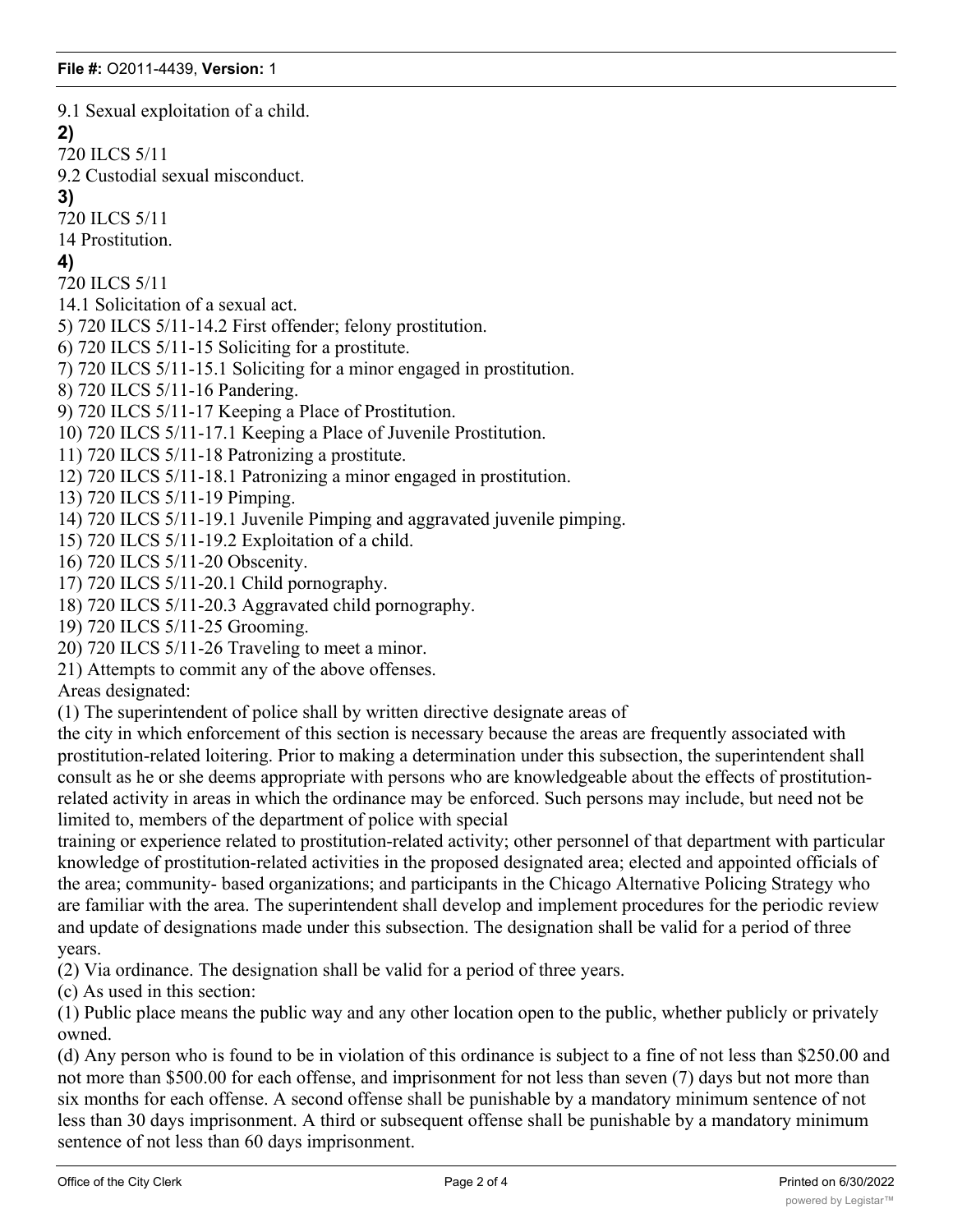(e) In addition to the above penalties, any person who violates this section shall be required to perform no less than 40 hours and up to 120 hours of community service pursuant to Section 1-4-120 of this Code.

(d) (1) A motor vehicle that is used in the violation of this section or Section 8-8-050, or in the commission of prostitution as defined in Section 11-14 of the Criminal Code of 1961, soliciting for a prostitute as defined in Section 11-15 of such code, soliciting for a juvenile prostitute as defined in Section 11-18 of such code, or patronizing a juvenile prostitute as defined in Section 11-18.1 of such code, shall be subject to seizure and impoundment under this subsection. The owner of record of such vehicle shall be liable to the city for an administrative penalty of \$1,000.00 in addition to fees for the towing and storage of the vehicle.

(2) Whenever a police officer has probable cause to believe that a vehicle is subject to seizure and impoundment pursuant to this section, the police officer shall provide for the towing of the vehicle to a facility controlled by the city or its agents. When the vehicle is towed, the police officer shall notify the person who is found to be in control of the vehicle at the time of the alleged violation, if there is such a person, of the fact of the seizure and of the vehicle owner's right to request a preliminary hearing to be conducted under Section 2-14 -132 of this Code.

(3) The provisions of Section 2-14-132 shall apply whenever a motor vehicle is seized and impounded pursuant to this section.

SECTION 3. Chapter 8-4-016a of the Municipal Code of Chicago has the following language added as follows: **Prostitution Related Loitering**

(a) Whenever a police officer observes one or more persons engaged in prostitution-related loitering in any public place designated for the enforcement of this section under subsection (b), the police officer shall: (i) inform all such persons that they are engaged in loitering within an area in which such loitering is prohibited; (ii) order all such persons to disperse and remove themselves from within sight and hearing of the place at which the order was issued; and (iii) inform those persons that they will be subject to arrest if they fail to obey the order promptly or engage in further prostitution-related loitering within sight or hearing of the place at which the order was issued during the next eight hours.

(b) Areas designated:

(1) The superintendent of police shall by written directive designate areas of

the city in which enforcement of this section is necessary because the areas are frequently associated with prostitution-related loitering. Prior to making a determination under this subsection, the superintendent shall consult as he or she deems appropriate with persons who are knowledgeable about the effects of prostitutionrelated activity in areas in which the ordinance may be enforced. Such persons may include, but need not be limited to, members of the department of police with special training or experience related to prostitutionrelated activity; other personnel of that department with particular knowledge of prostitution-related activities in the proposed designated area; elected and appointed officials of the area; community- based organizations; and participants in the Chicago Alternative Policing Strategy who are familiar with the area. The superintendent shall develop and implement procedures for the periodic review and update of designations made under this subsection.

(2) Via ordinance

(c) As used in this section:

(1) Prostitution-related loitering means remaining in any one place under circumstances that would warrant a reasonable person to believe that the purpose or effect of that behavior is to facilitate the following violations of the Illinois Criminal Code:

a) 720 ILCS 5/11 -9.1 Sexual exploitation of a child.

- b) 720 ILCS 5/11-9.2 Custodial sexual misconduct.
- c) 720 ILCS 5/11-14 Prostitution.
- d) 720 ILCS 5/11-14.1 Solicitation of a sexual act.
- e) 720 ILCS 5/11-14.2 First offender; felony prostitution.
- f) 720 ILCS 5/11-15 Soliciting for a prostitute.
- g) 720 ILCS 5/11 -15.1 Soliciting for a minor engaged in prostitution.